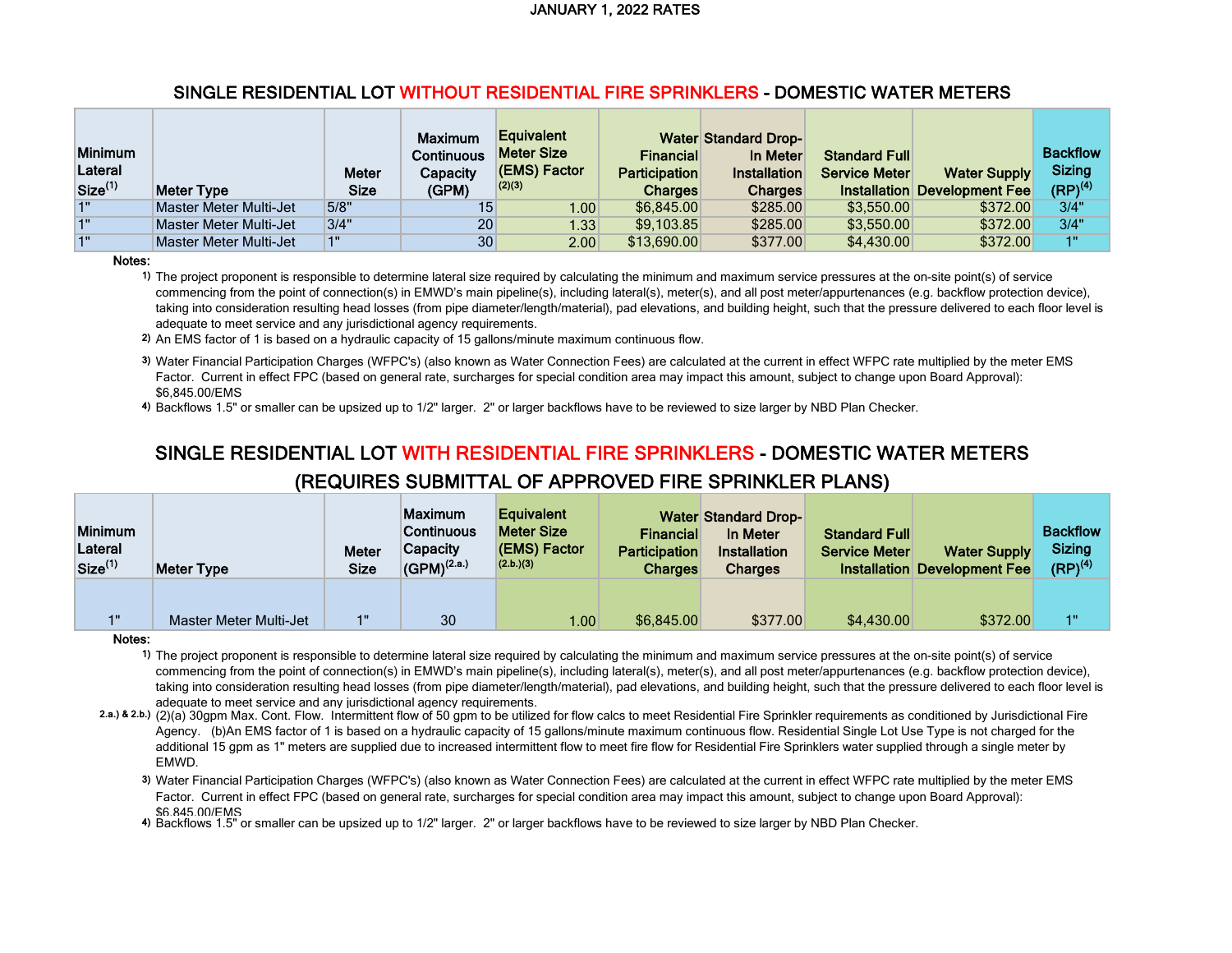### COMMERCIAL/INDUSTRIAL/MULTI-RESIDENTIAL DOMESTIC USE METERS

| <b>Minimum</b><br>Lateral<br>Size <sup>(1)</sup> | <b>Meter Type</b>             | <b>Meter</b><br><b>Size</b> | <b>Maximum</b><br><b>Continuous</b><br>Capacity<br>(GPM) | <b>Equivalent</b><br><b>Meter Size</b><br>(EMS) Factor<br>(2)(3) | Water<br><b>Financial</b><br><b>Participation</b><br><b>Charges</b> | Standard*<br><b>Drop-In Meter</b><br><b>Installation</b><br><b>Charges</b> | Standard* Full<br><b>Service Meter</b><br>Installation <sup>(4)</sup> | <b>Backflow Sizing</b><br>$(RP)^{(5)}$ | No. Of<br><b>Dials</b> |
|--------------------------------------------------|-------------------------------|-----------------------------|----------------------------------------------------------|------------------------------------------------------------------|---------------------------------------------------------------------|----------------------------------------------------------------------------|-----------------------------------------------------------------------|----------------------------------------|------------------------|
| 1"                                               | <b>Master Meter Multi-Jet</b> | 5/8"                        | 15                                                       | 1.00                                                             | \$6,845.00                                                          | \$285.00                                                                   | \$3,550.00                                                            | 3/4"                                   |                        |
| 1"                                               | Master Meter Multi-Jet        | 3/4"                        | 20                                                       | 1.33                                                             | \$9.103.85                                                          | \$285.00                                                                   | \$3,550.00                                                            | 3/4"                                   |                        |
| 1.5"                                             | Master Meter Multi-Jet        | 1"                          | 30                                                       | 2.00                                                             | \$13,690.00                                                         | \$377.00                                                                   | \$4,430.00                                                            | 1"                                     |                        |
| 2"                                               | <b>Master Meter Multi-Jet</b> | 1.5"                        | 75                                                       | 5.00                                                             | \$34,225.00                                                         | \$487.00                                                                   | \$4,890.00                                                            | 1.5"                                   |                        |
| 4"                                               | <b>Master Meter Multi-Jet</b> | 2"                          | 120                                                      | 8.00                                                             | \$54,760.00                                                         | \$599.00                                                                   | \$5,560.00                                                            | 2"                                     |                        |
| 4"                                               | Sensus OMNI C2 <sup>(b)</sup> | 2"                          | 160                                                      | 10.67                                                            | \$73.036.15                                                         | \$1,322.00                                                                 | \$5,560.00                                                            | 2.5"                                   |                        |
| 4"                                               | Sensus OMNI R2/T2             | 2"                          | 200                                                      | 13.33                                                            | \$91,243.85                                                         | \$1,322.00                                                                 | \$5,560.00                                                            | 3"                                     | 5                      |
| 4"                                               | Sensus OMNI C2                | 3"                          | 400                                                      | 26.67                                                            | \$182,556.15                                                        |                                                                            |                                                                       | 4"                                     | 5                      |
| 4"                                               | Sensus OMNI T2                | 3"                          | 500                                                      | 33.33                                                            | \$228,143.85                                                        |                                                                            | Meters larger than 2" are to be                                       | 4"                                     | 5                      |
| 6"                                               | Sensus OMNI C2                | 4"                          | 800                                                      | 53.33                                                            | \$365,043.85                                                        |                                                                            | supplied by                                                           | 6"                                     | 6                      |
| 6"                                               | Sensus OMNI T2                | 4"                          | 1000                                                     | 66.67                                                            | \$456,356.15                                                        |                                                                            | Developer/Contractor as per                                           | 6"                                     | 6                      |
| 8"                                               | Sensus OMNI C2                | 6"                          | 1600                                                     | 106.67                                                           | \$730,156.15                                                        |                                                                            | EMWD approved materials list.                                         | 8"                                     | 6                      |
| 12"                                              | Sensus OMNI T2                | 6"                          | 2000                                                     | 133.33                                                           | \$912,643.85                                                        |                                                                            |                                                                       | 10"                                    | 6                      |

Notes:

1) EMWD minimum lateral size requirements. The project proponent is responsible to determine if a larger lateral size is required by calculating the minimum and maximum service pressures at the on-site point(s) of service, commencing from the point of connection(s) in EMWD's main pipeline(s), including lateral(s), meter(s), and all post meter/appurtenances (e.g. backflow protection device), taking into consideration resulting head losses (from pipe diameter/length/material), pad elevations, and building height, such that the pressure delivered to each floor level is adequate to meet service and any jurisdictional agency requirements.

2) An EMS factor of 1 is based on a hydraulic capacity of 15 gallons/minute maximum continuous flow.

3) Water Financial Participation Charges (WFPC's) (also known as Water Connection Fees) are calculated at the current in effect WFPC rate multiplied by the meter EMS Factor. Current in effect FPC (based on general rate, surcharges for special condition area may impact this amount, subject to change upon Board Approval): \$6,845.00/EMS

4) For Commercial/Industrial/Institutional projects, Developer is responsible to contract, at their expense, an EMWD approved hot tap contractor, in addition to the services being constructed by the Developer/Contractor as per EMWD standards & approved materials.

5) Backflows 1.5" or smaller can be upsized up to 1/2" larger. 2" or larger backflows have to be reviewed to size larger by NBD Plan Checker.

6) Requires lead time for EMWD staff to order C2 meter.